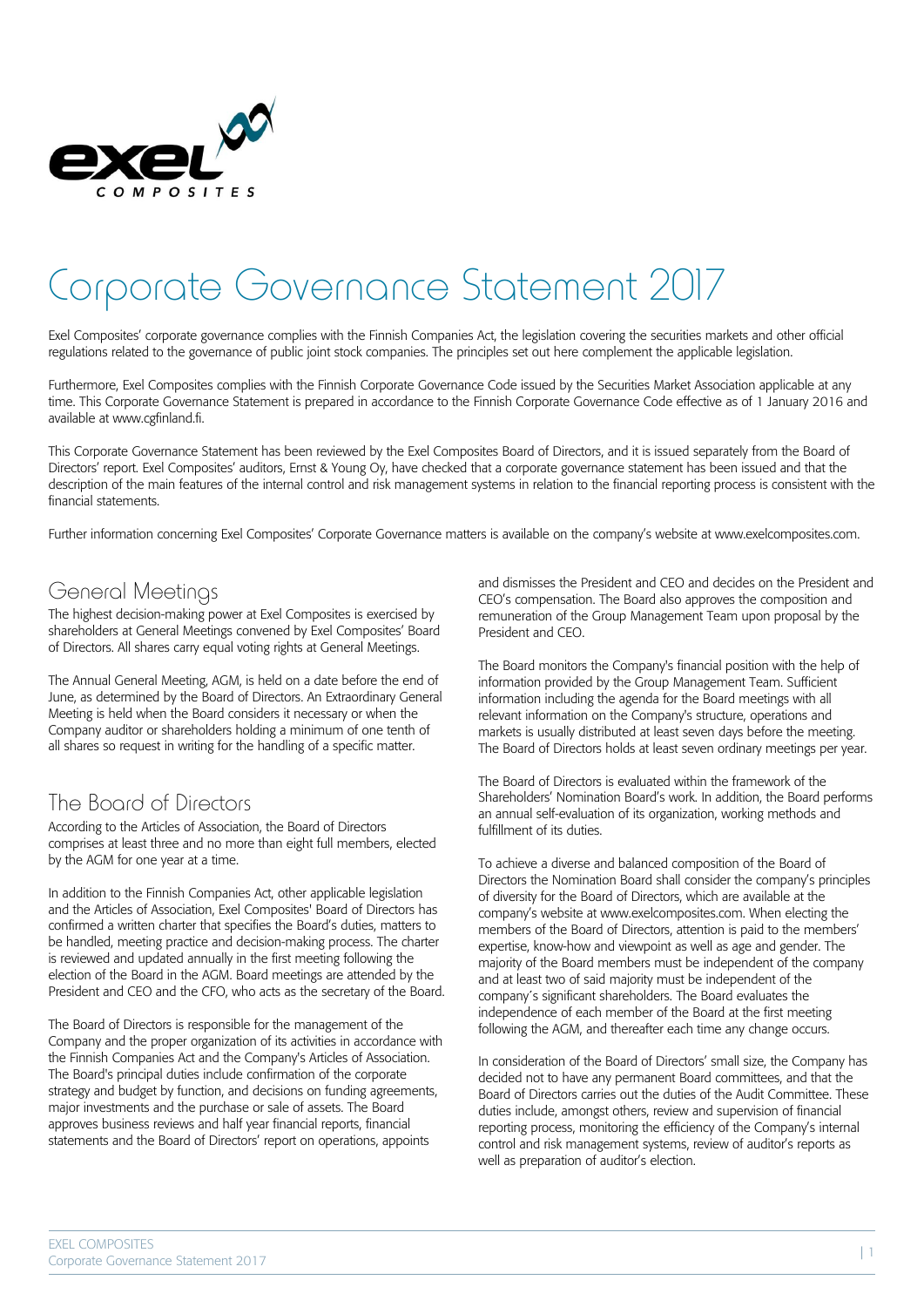### Composition of the Board of Directors in 2017

On 4 April 2017 the AGM appointed Reima Kerttula, Petri Helsky and Jouko Peussa to continue on the Board of Directors. Kai Kauto and Helena Nordman-Knutson were elected as new members of the Board of Directors as Matti Hyytiäinen and Heikki Hiltunen were no longer available for re-election. The AGM elected Reima Kerttula as Chairman of the Board of Directors.

• Petri Helsky (born 1966) holds an M.Sc. in Economics and an M.Sc. in Engineering and is CEO of Metsä Tissue. Petri Helsky is independent of the Company and its major shareholders. At the end of 2017 his holdings were 2,663 Exel Composites shares.

• Kai Kauto (born 1966) holds a M.Sc. in Mechanical Engineering and is President of Teknoware Oy. Kai Kauto is independent of the Company and its major shareholders. At the end of 2017 his holdings were 1,521 Exel Composites shares.

• Reima Kerttula (born 1955) holds an M.Sc. in Engineering. Reima Kerttula is independent of the Company and its major shareholders. At the end of 2017 his holdings were 9,252 Exel Composites shares.

• Helena Nordman-Knutson (born 1964) holds an M.Sc in Political Sciences as well as an M.Sc Economics and is Senior Director at Hallvarsson & Halvarsson. Helena Nordman-Knutson is independent of the Company and its major shareholders. At the end of 2017 her holdings were 1,521 Exel Composites shares.

• Jouko Peussa (born 1957) is a Licentiate of Technology and is Innovation & Technology Director of Ingersoll Rand Compression Technologies. Jouko Peussa is independent of the Company and its major shareholders. At the end of 2017 his holdings were 2,663 Exel Composites shares.

The term of the current Board members expires at the end of the AGM 2018.

Further information on the Board (biographical details and shareholdings) is presented on the Company's website at www.exelcomposites.com.

# Operations of the Board of Directors

#### in 2017

The Board of Directors convened eight times in 2017 and the average attendance rate at these meetings was 84.0%.

#### Attendance of Board members at Board meetings in 2017

| Name and position                                                                                          | <b>Board Meetings</b> |
|------------------------------------------------------------------------------------------------------------|-----------------------|
| Reima Kerttula<br>Chairman (as of 17 March 2016, member until 17 March 2016)                               | 100% (8/8)            |
| Petri Helsky<br>Member (as of 17 March 2016)                                                               | 100% (8/8)            |
| Kai Kauto<br>Member (as of 4 April 2017)                                                                   | $100\% (7/7)$         |
| Helena Nordman-Knutson<br>Member (as of 4 April 2017)                                                      | 86% (6/7)             |
| Jouko Peussa<br>Member (as of 17 March 2016)                                                               | 100% (8/8)            |
| Heikki Hiltunen<br>Member (until 4 April 2017)                                                             | $0\% (0/1)$           |
| Matti Hyytiäinen<br>Vice Chairman (as of 17 March 2016 and until 4 April 2017, member until 17 March 2016) | $100\%$ $(1/1)$       |

Besides the regular annual Board work during the financial year 2017, the key priorities included supervision of initiatives in accordance to the company's strategy, including the downsizing of the Australian unit, the acquisition of Nanjing Jianhui and the implementation of the new ERP system.

## Shareholders' Nomination Board

Exel Composites' shareholders have considered it essential that the AGM annually appoints a Shareholders' Nomination Board for the preparation of a proposal for election of Board members and fees to be paid to the Board members to be presented to the AGM. The Nomination Board is elected annually by the AGM on proposal of the Board of Directors. The charter of the Nomination Board is available at the company's website at www.exelcomposites.com.

In 2017 the Nomination Board consisted of the representatives of the four largest shareholders and of the Chairman of the Board of Directors, acting as an expert member. The Company's largest shareholders entitled to appoint members to the Nomination Board were determined on the basis of the registered holdings in the Company's shareholder register held by Euroclear Finland Oy as of 30 September of the year preceding the AGM. In addition, shareholders who under the Finnish Securities Markets Act have an obligation to disclose changes in ownership (shareholder subject to disclosure notification by flagging) were taken into account when forming the Nomination Board provided that they notified their shareholdings to the Board of Directors in writing by 30 September preceding the next AGM. Should a shareholder not wish to use its right to nominate, this right would be passed on to the next largest shareholder.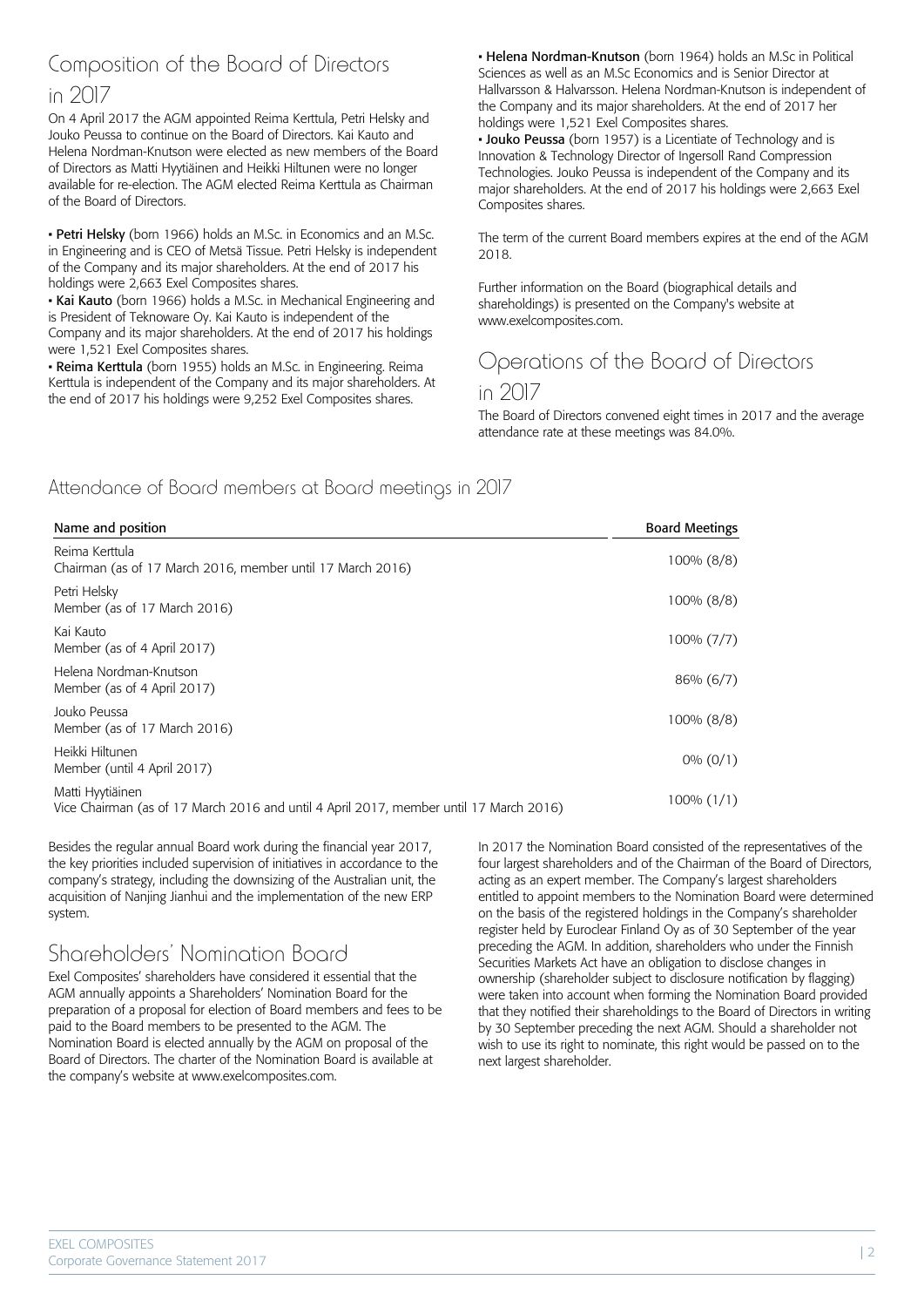If a shareholder who has distributed his/her holdings e.g. into several funds and has an obligation under the Finnish Securities Markets Act to take these holdings into account when disclosing changes in his/her share of ownership, or whose holdings are nominee registered, makes a written request to such effect to the Board of Directors by 30 September preceding the next AGM, such shareholder's holdings in several funds or nominee register will be considered together with the potential directly registered holdings of said shareholder when calculating the share of votes which determines the nomination right. The request must be accompanied by sufficient evidence of title to the nominee registered shares or of the obligation to take the holdings into account under the Finnish Securities Markets Act.

In 2017 the Shareholders' Nomination Board comprised of Magnus Skåninger (Swedbank Robur Fonder), Claes Murander (Lannebo Fonder), Kalle Saariaho (OP Fund Management Company) as Chairman, Malin Björkmo (Handelsbanken) and Reima Kerttula, Chairman of Exel Composites' Board of Directors, acting as an expert member. The Nomination Board met six times.

• Magnus Skåninger (born 1971) holds a M.Sc. in Politics and represents Swedbank Robur Fonder in the Nomination Board.

• Claes Murander (born 1981) holds an M.Sc. in Business and

Economics and is Portfolio Manager at Lannebo Fonder.

• Kalle Saariaho (born 1972) holds an M.Sc. in Economics and is Director, Investment Products and CEO, OP Fund Management Co at OP Financial Group.

• Malin Björkmo (born 1962) holds a PhL in Financial Economics. She is an independent advisor in governance and financial regulation as well as a board member of Handelsbanken Fonder.

## President and CEO

The President and CEO is appointed by the Board of Directors to run the Company on a day-to-day basis in compliance with existing laws and regulations, as well as instructions and decisions given by the Board. Since duties of the Board include supervision of President and CEO, Exel Composites' President and CEO shall not be elected as member of the Board. The areas of responsibility of the President and CEO include, in addition to the above mentioned legal requirements, and implementing the Board's decisions, specifically also securing growth of the business, preparations for acquisitions and implementation of strategic projects, the increase in shareholder value, profitability and efficiency of operations, and investments within the limits defined by the Board.

The Board of Directors has adopted Rules of Procedure for the President and CEO containing guidelines and instructions regarding the Company's day-to-day management. In fulfilling his duties the President and CEO shall be assisted by the members of the Group Management Team of Exel Composites and any other corporate bodies established by the Board of Directors.

Riku Kytömäki is Exel Composites Plc's President and CEO. He was born in 1971 and holds an M.Sc. in Electrical Engineering. At the end of 2017 he held 35,100 Exel Composites shares.

# Group Management Ieam

The President and CEO is supported by the Group Management Team. The Group Management Team includes, in addition to the President and CEO as chairman, the CFO, the SVP Human Resources, the SVP Operations, the SVP R&D and Technology and the SVP Sales and Marketing. The Team meets eight to ten times a year. The duties of the Group Management Team include, in addition to daily running of the business and development of all areas of the business in line with the approved strategy, also drawing up business and strategic plans and implementing the approved plans.

Members of the Group Management Team in 2017 were:

• Mikko Kettunen (born 1976), CFO, is responsible for finance and controlling, investor relations, administration and information and communications technology, ICT. He is secretary to the Company's Board of Directors. At the end of 2017 he held 1,000 Exel Composites shares.

• Tiina Bies, previously Hiltunen (born 1966), SVP Human Resources, is responsible for leading the HR function and creating, establishing and implementing the HR strategy, processes and procedures globally. At the end of 2017 she held no Exel Composites holdings.

• Callum Gough (born 1960), SVP Operations, is responsible for continuous productivity improvement, quality, environment and safety, strategic purchasing, investments and strategic site planning. At the end of 2017 he held 10,837 Exel Composites shares.

• Kari Loukola (born 1962), SVP Sales and Marketing, is responsible for sales and marketing, sales management, leading the sales organization, optimization of sales channels and product management. At the end of 2017 he held 6,000 Exel Composites shares.

• Kim Sjödahl (born 1974), SVP R&D and Technology, is responsible for Group-wide development of products, product platforms and product technology and tooling. He is also in charge of leading, coordinating and developing product development activities in the Group as well as of leading R&D and IPR management activities. At the end of 2017 he held 10,000 Exel Composites shares.

#### Internal control

Exel Composites Plc is the parent company for the whole Group. It manages and directs the operations for the whole Group. The main responsibility for the internal control and risk management relating to the financial reporting process lies with the Board of Directors. Exel Composites' internal control framework and roles and responsibilities for internal control have been defined in Internal Control Policy approved by the Board of Directors. Internal control is organized within the framework of regular management, reporting and reviews.

Exel Composites' internal control and risk management related to financial reporting is designed to provide reasonable assurance regarding the reliability of financial reporting and the preparation of financial statements in accordance with applicable laws and regulations, generally accepted accounting principles and other requirements for listed companies.

Exel Composites has established a Controller's manual (accounting and reporting rules), which is regularly updated and communicated throughout the organization. Other internal policies and rules related to the financial reporting process include the Code of Conduct, the Anticorruption Policy, the Decision-making and Signing Policy, the Treasury Policy as well as the Credit Management Policy.

Group accounting maintains a common chart of accounts that is applied in all units. A common enterprise resource planning system (ERP) and customer relationship management system (CRM) are in use in all the units of the Group. Subsidiaries submit their figures to Group reporting system for consolidation purposes. The reported figures are reviewed both in the subsidiaries and in Group accounting.

The consolidated financial statements of Exel Composites have been prepared in compliance with International Financial Reporting Standards (IFRS), applying International Accounting Standards (IAS) and IFRS standards, as well as Standing Interpretations Committee (SIC) and International Financial Reporting Interpretations Committee (IFRIC) interpretations, valid on 31 December 2017. The notes to the consolidated financial statements are also in compliance with the Finnish Accounting and Companies Acts.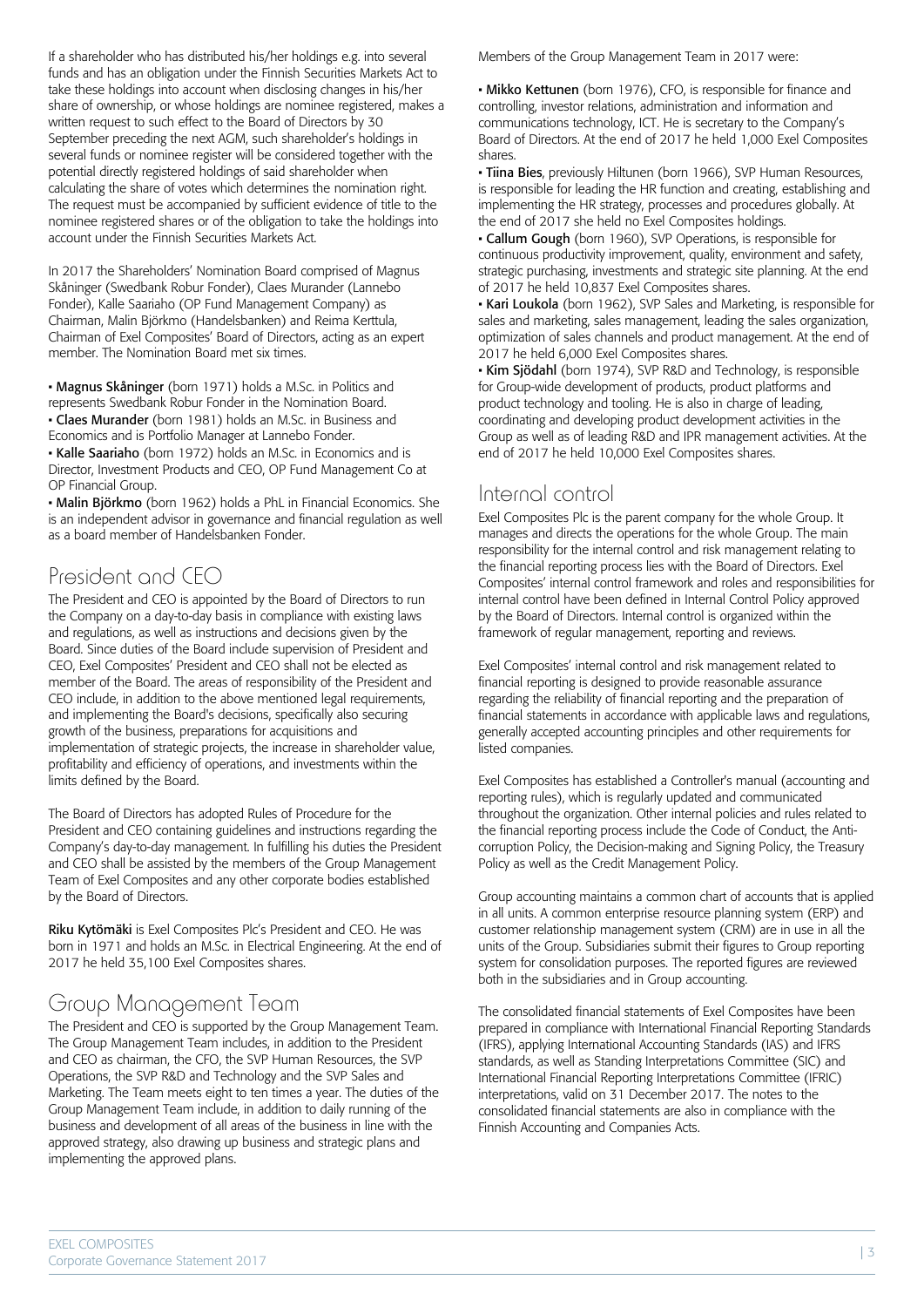The ultimate responsibility for the appropriate arrangement of the control of the Company accounts and finances falls on the Board of Directors. In accordance with the Charter of the Board of Directors, the Board performs the duties of an Audit Committee. These duties include overseeing of the accounting and financial reporting process, the audit of the financial statements, and the review of internal control procedures as well as communication with the Company's auditors. The President and CEO is responsible for the implementation of internal control and risk management processes and ensuring their operational effectiveness. The President and CEO is also responsible for ensuring that the Company accounting practices comply with the law and that financial matters are handled in a reliable manner. The Group's management assigns responsibility for the establishment of more specific internal control policies and procedures to personnel responsible for the unit's functions. Management and employees are assigned with appropriate levels of authority and responsibility to facilitate effective internal control over financial reporting.

Exel Composites' common controls include variety of activities such as approvals, authorizations, verifications, reconciliations, reviews of operating performance, safeguarding of assets and segregation of duties.

In financial reporting, the Controller's manual sets the standards of financial reporting as well as accounting rules and procedures within the Group. The Group controller function assists the business units and functions in setting up adequate control activities in cooperation with the business controllers. The Group controller function is also responsible for ensuring that external financial reporting is correct, timely and in compliance with applicable regulations.

Ongoing monitoring activities include the follow-up of monthly financial reports in relation to budget and targets, follow-up of business plans, monitoring of new plans and follow-up of internal and external projects. The scope and frequency of separate evaluations depend primarily on an assessment of risks and the effectiveness of ongoing monitoring procedures such as business unit self-assessments of control effectiveness. Internal control deficiencies are identified and communicated in a timely manner to those parties responsible for taking corrective action, and to management and the Board as appropriate. Implementation and control of financial and other business targets are monitored through Group-wide financial reporting, and through regular management meetings in each of the business units.

#### Risk management

At Exel Composites risk management is a continuous process, which is integrated with the daily decision making and continuous monitoring of operations as well as with the preparation of half year financial reports, business reviews and annual financial statements.

The Board of Directors governs the risk management of the company through a risk management policy. In addition, the Board of Directors makes a risk assessment as part of the review and approval process of each set of half year financial reports, business reviews and annual financial statements. Risk factors are also considered in connection with any future guidance disclosed by the company.

The operative risk management, including risk monitoring, is part of the key duties of the operative management. Risks are considered and evaluated in conjunction with each business decision. Additionally, they are also monitored by the President and CEO and other group management on a monthly basis when the team reviews the business development and any near and long-terms risks upon presentation of the business unit heads and controllers.

Risks and uncertainties related to Exel Composites can be categorized as strategic, operational, financial as well as hazard and environmental risks.

#### Strategic risks

With respect to strategic risks, a significant portion of Exel Composites' revenues is generated from certain key clients and market segments. Whereas production capacity and cost structure of the company is planned for growing business volume, negative development of such key clients or market segments could lead to deterioration of Exel Composites' profitability. This risk is mitigated by a close cooperation with key clients. The development of key markets and consequently business volumes are actively followed and forecasted in order to be able to adjust our business and cost structures to the forecasts. New products and applications are also continuously developed in order to limit the dependency of any individual clients or market segments.

Strategic risks also include risks related to acquisitions where the realized level of benefits and synergies may differ from the planned.

#### Operational risks

The most significant operational risks relate to product development and sales as well as production. Exel Composites' product range is very broad and often customer customized, which adds complexity to the product development and production. Designing, producing and selling a product that does not meet the requirements agreed with a client could potentially lead to substantial losses and damages as well as negative impact on the company reputation. In addition, availability of skilled employees and knowledge retention, protection of selfdeveloped proprietary technology, fraud, possible human rights or other Code of Conduct violations in the company or within its supply chain, availability and pricing of key raw materials and health problems due to long-term exposure to chemicals or accidents belong to the most significant operational risks. The availability of skilled employees and knowledge retention, protection of self-developed proprietary technology, fraud prevention and detection, and the availability and pricing of key raw materials are critical for the profitability of the business, while possible human rights or other Code of Conduct violations or the realization of significant health and safety risks causing damage to people or the environment could potentially lead to reputational loss, sanctions or even influence its operational permits. Pre-emptive management of operational risks through careful contracting as well as appropriate business processes and working instructions are in key roles to prevent possible damages.

#### Financial risks

Financial risks consist of currency, interest rate, liquidity and funding risks, as well as credit and other counter party risks. Currency and interest rate risks are managed primarily by natural hedging or by using derivative instruments. Credit insurance is in place to cover risks related to trade receivables.

#### Hazard and environmental risks

Hazard risks include damages caused to property because of fire, floods or chemical spill. If realized, these have an impact first and foremost on the surrounding environment, but also in the company's own business and losses due to related business interruptions, either in the company's own operations or in its supply chain. The realization of environmental hazard risks could potentially lead to sanctions, reputational loss or influence its operational permits. Exel Composites' primary aim is to actively prevent any such accidents and its environmental program is based on the identified risks, legislative requirements and certifications such as the ISO 9001, OHSAS 18001 and ISO 14001. Environmental monitoring and measuring are carried out at all sites. If realized, despite all pre-emptive measures, damages from hazard risks are mainly covered by insurance policies. This type of risks are also regularly audited by third parties that provide recommendations for improvement to reduce risk probability.